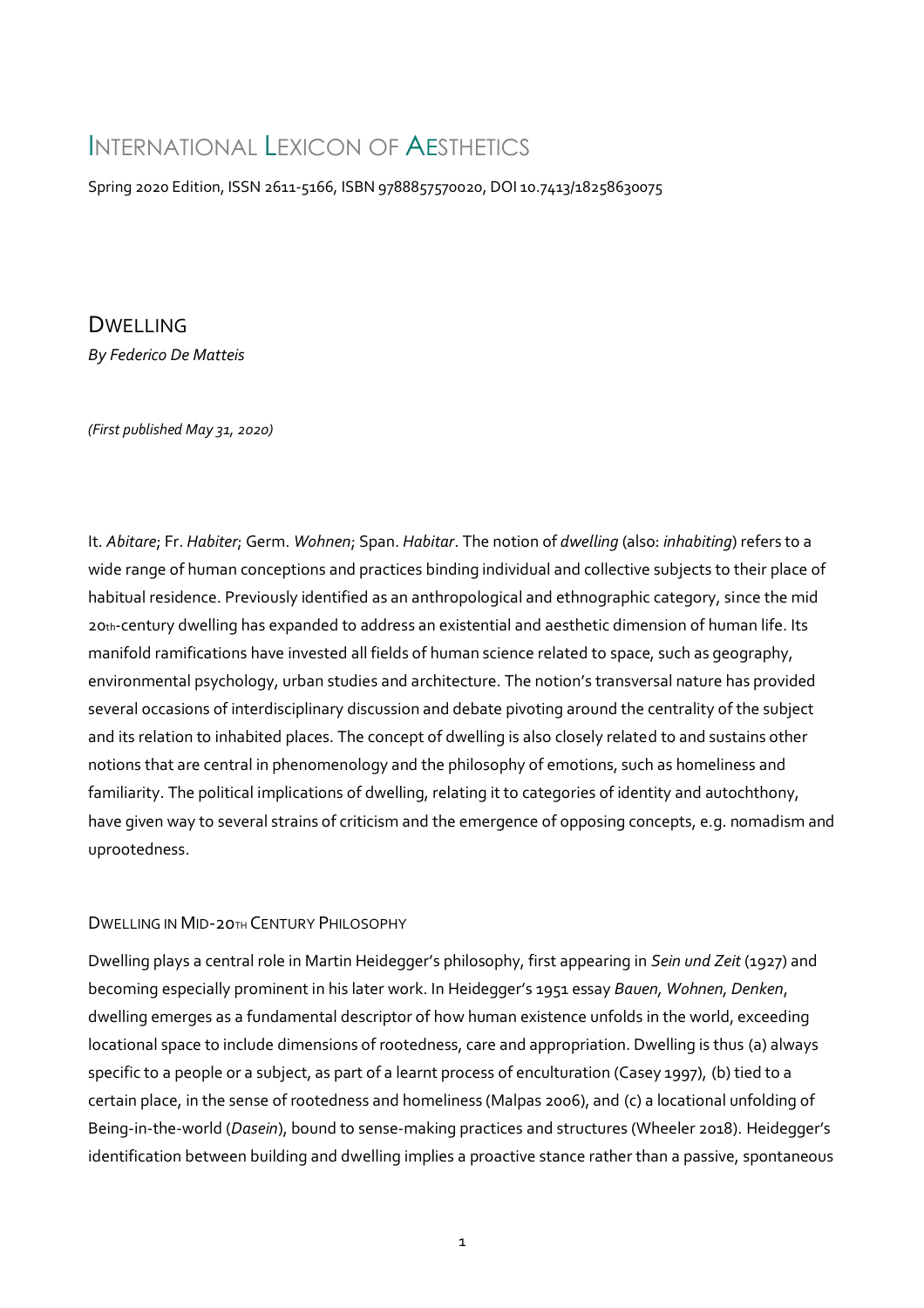attitude: as Bollnow (1963) concludes elaborating on Heidegger's thought, dwelling requires a special effort countering the "onslaught of the desert", the thrownness of humankind's existential condition.

In Maurice Merleau-Ponty's *Phénoménologie de la perception* (1945), the act of inhabiting describes the presence of the subject's lived body in space and time. Inhabitation implies the intertwining between the experiencing individual and the things and other subjects encountered in the world. Dwelling becomes an essential and inherent background, a spontaneous attitude that, however, develops through the efforts of learning *how to* dwell (Jacobson 2009).

Both corporeality and a learnt form of dwelling also ground Gaston Bachelard's *La Poétique de l'espace* (1958), where the primordial experience of the unforgettable childhood home serves as a training ground for the inhabitations of all other houses that the individual will eventually encounter in her later life. Habit, according to Bachelard, is the deep liaison our bodies establish with familiar places, re-emerging as corporeal memory in later experience.

# THE CURRENT DEBATE

From the Mid-1970s, Heidegger's concept of dwelling provided the foundation for place theory (Relph 1976), a transversal turn focusing on the human subjects' attachment to place and her relation to inhabited space vis-à-vis objectivizing spatial models. Equally indebted to Heidegger is the work of Edward S. Casey (1993; 1997), where dwelling as a human practice is recognized as crucial for the recognition and creation of a significant existential dimension bound to places. Casey's theory, sustained by a dwelling perspective, raises criticism against those models underscoring the vagueness and inconsistency of the concept of place, and the universalism and temporocentrism of Western thought.

Hermann Schmitz's *New Phenomenology* addresses the notion of dwelling from a different perspective. Elaborating on his theory of atmospheres as spatialized emotion, he claims that dwelling purports their cultivation in an enclosed space (1977). In Schmitz's view, although atmospheres cannot be intentionally produced, the dwelling subject establishes a corporeal connection with the forms (*Gestalten*) that are available in the spaces where she habitually resides, becoming carriers of atmospheres of feeling (Schmitz 2014). "Cultivation" implies a proactive attitude, not solely bound to the making or design of residential environments, but rather to the administration and selection of atmospheric feelings that otherwise uncontrollably pervade the world beyond the safe boundaries of home (Griffero 2019).

Geographer Jürgen Hasse espouses Schmitz's situational notion of dwelling, intending one's habitual residence as the place where the vital qualities of lived space unfold as an expression of lived time (2014). In his view, the practice of dwelling acquires a markedly social character extending beyond the boundary of the private residence. The individual is called to an existential task of establishing a complex web of relations to oneself, her contemporaries and the surrounding milieu (Hasse 2008). Dwelling thus proceeds collectively as a binding force from small communities to the wider scale of urban spaces: the act of *caring* for the physical environment – in the Heideggerian sense of *Schonung* – exceeds the purely pragmatic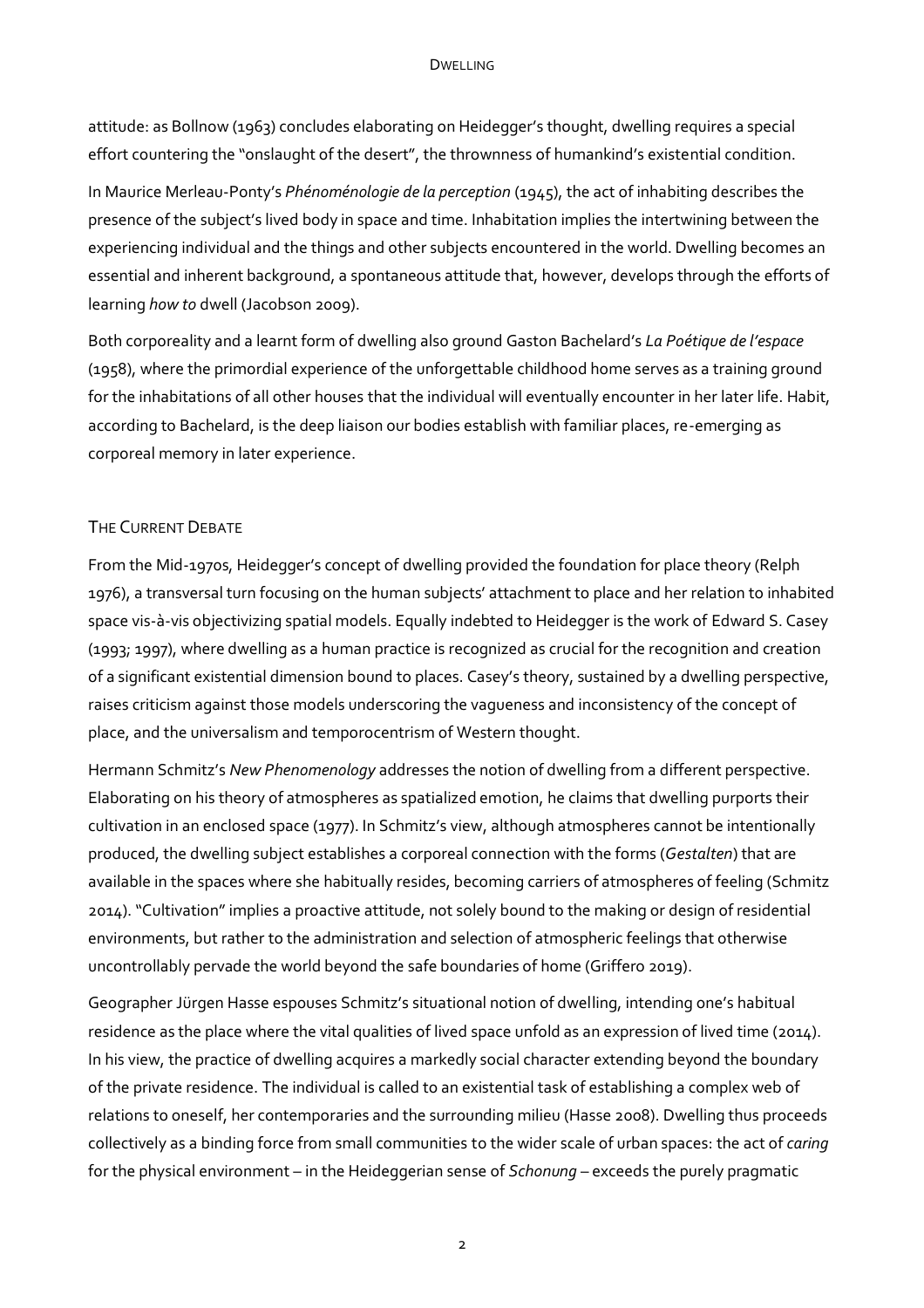sphere, addressing a broader social picture of the city as the home of a wide variety of human subjects (Hasse 2019).

The philosophy of dwelling has raised criticism from several sides, especially due to the claim that it sustains a regressive, nostalgic ideology. The most prominent counter-notion is Deleuze and Guattari's theory of *nomadism* (1980), where dwelling is considered part of a practice based on the speed and motion of the contemporary human subject. Nomadic space is substantially opposite to the rooted place of the sedentary inhabitant, becoming deterritorialized and establishing an altogether different interplay with a territory that is considered boundary-less, or where boundaries shift according to human and non-human patterns. The nomad's uprootedness also problematizes the valence of place as a source of identity, as mirrored in the counter-category of *non-places* (Augé 1992).

# THE INTERDISCIPLINARY PERSPECTIVE

The Heideggerian legacy on dwelling emerges as seminal in several fields of study, due to its cross-cutting, interdisciplinary reach addressing human practices in relation to space. Seamon and Mugerauer (1985) explore how the notion of dwelling can sustain perspectives on human geography, language, embodiment, religious experience, vernacular architecture and the urban condition. Anthropologist Tim Ingold (2000) theorizes how Heidegger's building-dwelling dyad can describe two opposite modes of interpreting the human experience in the environment. The building perspective considers an objective, given world that precedes the inhabitant's act of dwelling, as a universal ground of nature that sustains various cultural milieus. The dwelling perspective, conversely, implies that forms of life are not universally given, but rather emergent from situated development processes.

The domain of architectural theory has been particularly influenced by the philosophy of dwelling. Critic Christian Norberg-Schulz (1980) leverages on Heidegger's thought to advocate an approach to design poetics meant to overcome the universalist perspective of early 20th century modernist architecture, subjected to intense scrutiny at the peak of the Post-modernist revision. The rootedness of an idealized primitive builder-dweller invokes the revival of local identity, situatedness, regional character and traditional architectural forms, conflated in the recovery of the notion of *genius loci*.

The reception of Heidegger's dwelling in architecture, however, has been widely controversial. Neil Leach (1999) underscores its mythical dimension, as harbinger of nostalgic regressive utopias likely to evoke questionable political orientations in both architecture and city making. The primacy of dwelling as a source of identification, thus, is questioned in the face of the cosmopolitan transformation of the urbanized landscape at a global scale. Equally prompting the revision of the concepts of both dwelling and place is Bernard Tschumi's critical oeuvre (1994). Here, space is no longer considered as a container capable of harbouring processes of attachment and appropriation, but rather as the catalyst of human movement and dynamics that are systematically disjoined from a stable environmental configuration, unfolding as events in a wider territorial network. More recently, in architecture and related design fields an expanded notion of dwelling, more distanced from the Heideggerian influence, has gained renewed

3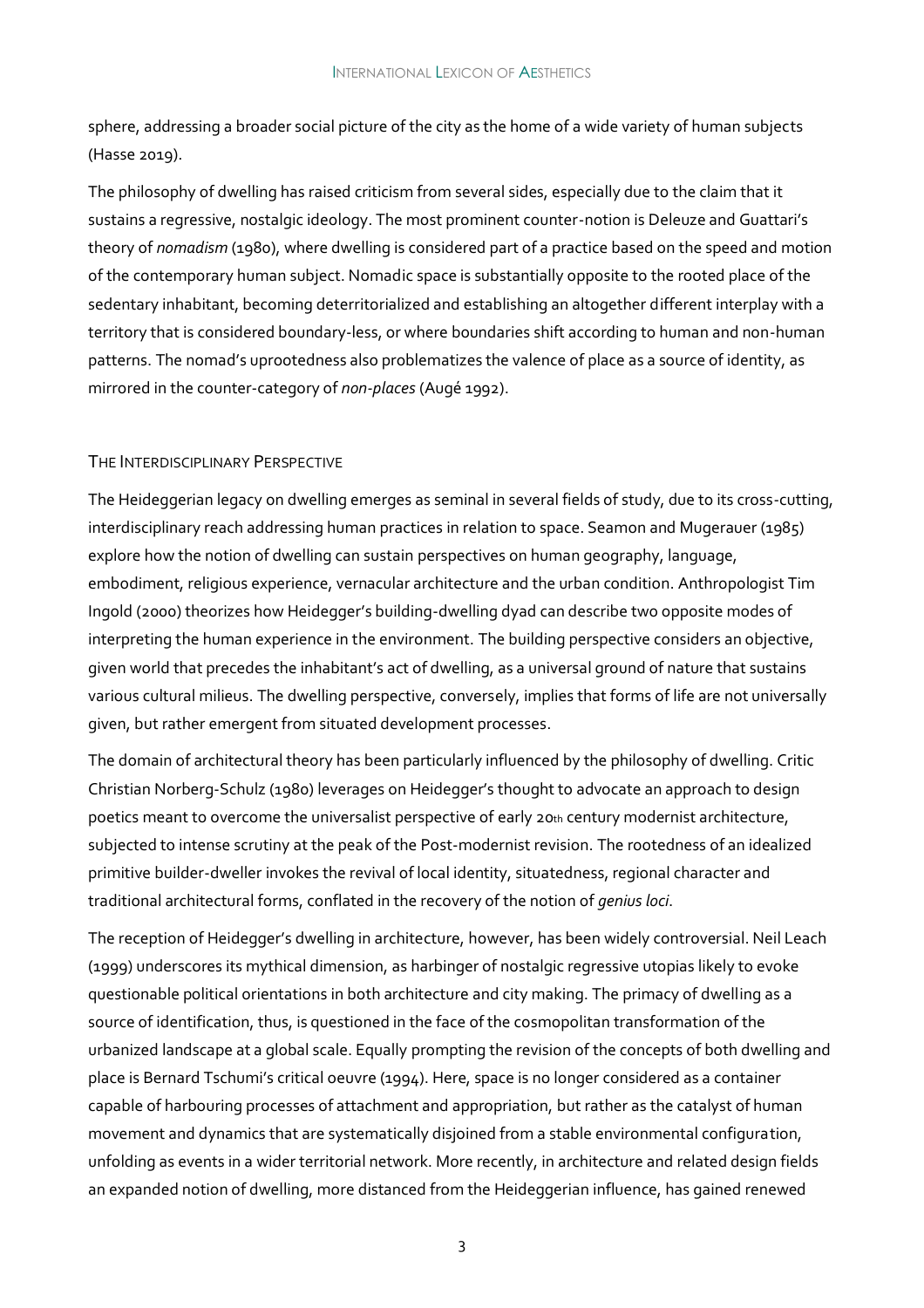#### DWELLING

traction as a descriptor of human space-related practices, and of the interaction between the material infrastructure of the built world and the invisible dimension of inhabitation (Vitta 2008).

#### **BIBLIOGRAPHY**

- M. Augé, *Non-Lieux. Introduction à une anthropologie de la surmodernité*, Paris, Le Seuil, 1992.
- G. Bachelard, *La Poétique de l'espace*, Paris, Presses Universitaires de France, 1958.
- O. F. Bollnow, *Mensch und Raum*, Stuttgart, Kohlhammer, 1963.
- E. S. Casey, *Getting Back into Place*, Bloomington, Indiana University Press, 1993.
- *— The Fate of Place*, Berkeley-Los Angeles-London, University of California Press, 1997.
- G. Deleuze, F. Guattari, *Mille plateaux*, Paris, Éditions de Minuit, 1980.
- T. Griffero, *Places, Affordances, Atmospheres: A pathic Aesthetics*, London-New York, Routledge, 2019.
- J. Hasse, *Schöner wohnen? Zur Bedeutung von Ästhetisierungen im Stadtraum*, in J. Hasse (ed.), *Die Stadt als Wohnraum*, Freiburg-Munich, Karl Alber, 2008: 109-132.
- *— Was Räume mit uns machen – und wir mit ihnen*, Freiburg-Munich, Karl Alber 2014.
- *— Wohnen – Eine Existenzielle Herausforderung*, "Bürger & Staat", 2-3 (2019): 88-93.
- M. Heidegger, *Sein und Zeit*, Tübingen, Max Niemeyer, 1927.
- *— Bauen Wohnen Denken*, in F.-W. von Herrmann (ed.), *Martin Heidegger: Vorträge und Aufsätze (1936- 1953)*, Frankfurt, Klostermann, 2000.
- T. Ingold, *The Perception of the Environment*, London-New York, Routledge, 2000.
- K. Jacobson, *A Developed Nature: A Phenomenological Account of the Experience of Home*, "Continental Philosophy Review", 42/3 (2009): 355-373.
- N. Leach (ed.), *Architecture and Revolution: Contemporary Perspectives on Central and Eastern Europe*, London, Routledge, 1999.
- J. Malpas, *Heidegger's Topology: Being, Place, World*, Cambridge, The MIT Press, 2006.
- M. Merleau-Ponty, *Phénoménologie de la perception*, Paris, Gallimard, 1945.
- C. Norberg-Schulz, *Genius Loci: Towards a Phenomenology of Architecture*, New York, Rizzoli, 1980.
- E. C. Relph, *Place and Placelessness*, London, Pion, 1976.
- H. Schmitz, *System der Philosophie*, Vol. III.4, *Das Göttliche und der Raum*, Bonn, Bouvier, 1977.
- *— Atmosphären*, Freiburg-Munich, Karl Alber, 2014.
- D. Seamon, R. Mugerauer (eds.), *Dwelling, Place, and Environment*, Dordrecht-Boston-Lancaster, Martinus Nijhoff Publishers, 1985.